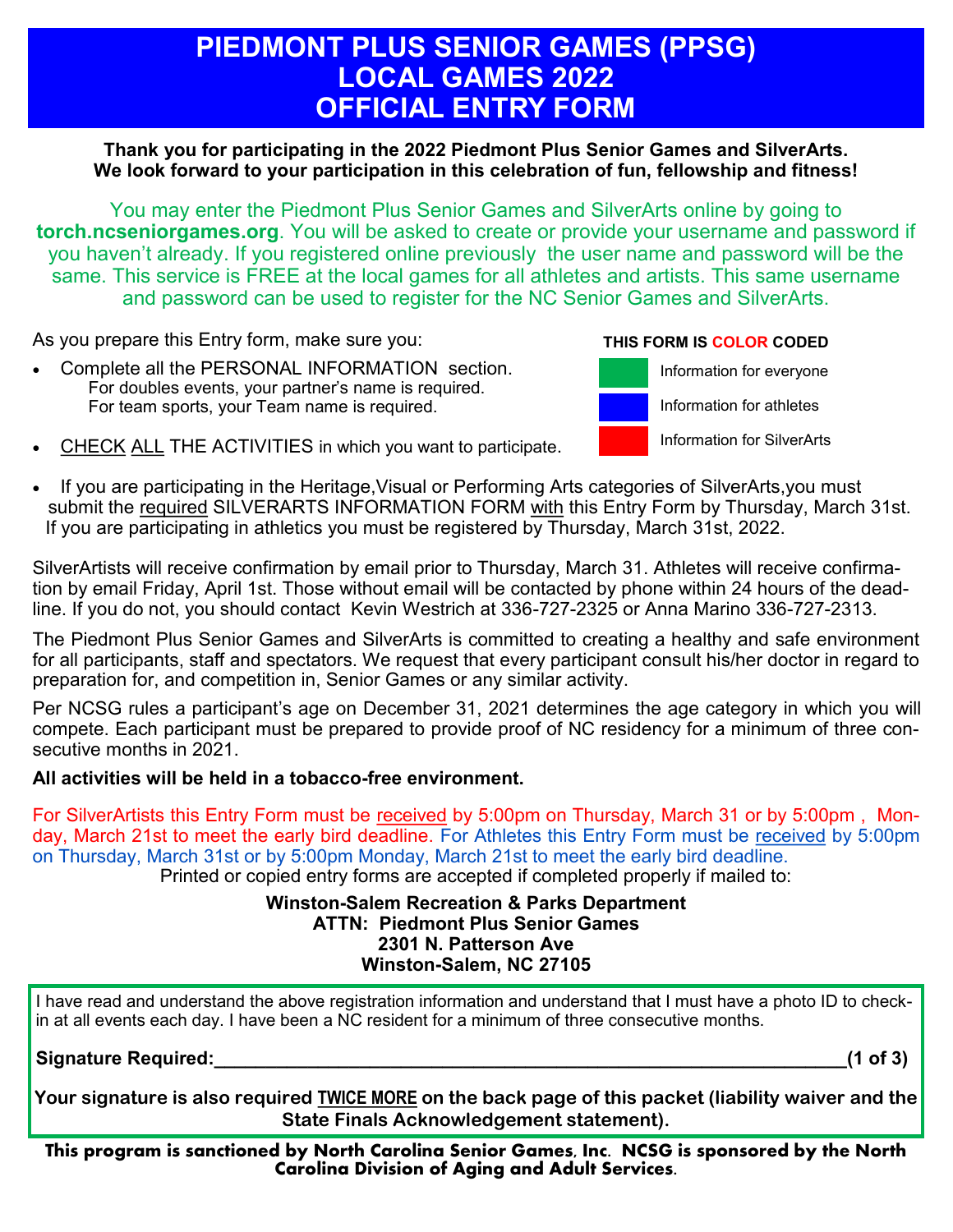| Please print clearly in INK, Future correspondence will be mailed to this address.                                                                                                                                                                                                                                                                                                                                                                                                                                    |                                                   |              |                                |                                |                                                          |                                                                                                                                                                                                                                                                                                                                                                                                                                |     |                                              |                                                                                                                                                                                                                                      |     |              |     |                             |                 |  |
|-----------------------------------------------------------------------------------------------------------------------------------------------------------------------------------------------------------------------------------------------------------------------------------------------------------------------------------------------------------------------------------------------------------------------------------------------------------------------------------------------------------------------|---------------------------------------------------|--------------|--------------------------------|--------------------------------|----------------------------------------------------------|--------------------------------------------------------------------------------------------------------------------------------------------------------------------------------------------------------------------------------------------------------------------------------------------------------------------------------------------------------------------------------------------------------------------------------|-----|----------------------------------------------|--------------------------------------------------------------------------------------------------------------------------------------------------------------------------------------------------------------------------------------|-----|--------------|-----|-----------------------------|-----------------|--|
| <b>First Name</b>                                                                                                                                                                                                                                                                                                                                                                                                                                                                                                     |                                                   |              |                                | мı                             | <b>Last Name</b>                                         |                                                                                                                                                                                                                                                                                                                                                                                                                                |     |                                              |                                                                                                                                                                                                                                      |     |              |     |                             |                 |  |
|                                                                                                                                                                                                                                                                                                                                                                                                                                                                                                                       |                                                   |              |                                |                                |                                                          |                                                                                                                                                                                                                                                                                                                                                                                                                                |     |                                              |                                                                                                                                                                                                                                      |     |              |     |                             |                 |  |
| <b>Mailing Address (PO Box or Street Address)</b>                                                                                                                                                                                                                                                                                                                                                                                                                                                                     |                                                   |              |                                |                                |                                                          |                                                                                                                                                                                                                                                                                                                                                                                                                                |     | Daytime Telephone (Please Include Area Code) |                                                                                                                                                                                                                                      |     |              |     |                             |                 |  |
|                                                                                                                                                                                                                                                                                                                                                                                                                                                                                                                       |                                                   |              |                                |                                |                                                          |                                                                                                                                                                                                                                                                                                                                                                                                                                |     |                                              |                                                                                                                                                                                                                                      |     |              |     |                             |                 |  |
| <b>City</b>                                                                                                                                                                                                                                                                                                                                                                                                                                                                                                           |                                                   |              |                                |                                |                                                          |                                                                                                                                                                                                                                                                                                                                                                                                                                |     |                                              |                                                                                                                                                                                                                                      |     | <b>State</b> |     | <b>Zip Code</b>             |                 |  |
|                                                                                                                                                                                                                                                                                                                                                                                                                                                                                                                       |                                                   |              |                                |                                |                                                          |                                                                                                                                                                                                                                                                                                                                                                                                                                |     |                                              |                                                                                                                                                                                                                                      |     | N C          |     |                             |                 |  |
| Date of Birth (Month/Day/Year)                                                                                                                                                                                                                                                                                                                                                                                                                                                                                        |                                                   |              |                                |                                |                                                          | <b>Gender (Check appropriate box)</b>                                                                                                                                                                                                                                                                                                                                                                                          |     |                                              |                                                                                                                                                                                                                                      |     |              |     | Age as of December 31, 2021 |                 |  |
|                                                                                                                                                                                                                                                                                                                                                                                                                                                                                                                       |                                                   | 9<br>1       |                                | Male                           |                                                          | Female                                                                                                                                                                                                                                                                                                                                                                                                                         |     |                                              |                                                                                                                                                                                                                                      |     |              |     |                             |                 |  |
| <b>Email address</b> for quick and easy communication                                                                                                                                                                                                                                                                                                                                                                                                                                                                 |                                                   |              |                                |                                |                                                          |                                                                                                                                                                                                                                                                                                                                                                                                                                |     |                                              |                                                                                                                                                                                                                                      |     |              |     |                             |                 |  |
|                                                                                                                                                                                                                                                                                                                                                                                                                                                                                                                       |                                                   |              |                                |                                |                                                          |                                                                                                                                                                                                                                                                                                                                                                                                                                |     |                                              |                                                                                                                                                                                                                                      |     |              |     |                             |                 |  |
|                                                                                                                                                                                                                                                                                                                                                                                                                                                                                                                       |                                                   |              |                                |                                |                                                          |                                                                                                                                                                                                                                                                                                                                                                                                                                |     |                                              |                                                                                                                                                                                                                                      |     |              |     |                             |                 |  |
|                                                                                                                                                                                                                                                                                                                                                                                                                                                                                                                       |                                                   |              |                                |                                |                                                          |                                                                                                                                                                                                                                                                                                                                                                                                                                |     |                                              |                                                                                                                                                                                                                                      |     |              |     |                             |                 |  |
| <b>T-SHIRT SIZE</b>                                                                                                                                                                                                                                                                                                                                                                                                                                                                                                   |                                                   |              |                                |                                |                                                          |                                                                                                                                                                                                                                                                                                                                                                                                                                |     |                                              |                                                                                                                                                                                                                                      |     |              |     |                             |                 |  |
|                                                                                                                                                                                                                                                                                                                                                                                                                                                                                                                       |                                                   | $\mathbf{s}$ | M                              | L                              | <b>XL</b>                                                | 2XL                                                                                                                                                                                                                                                                                                                                                                                                                            | 3XL | 4XL                                          |                                                                                                                                                                                                                                      | 5XL |              | 6XL |                             | <b>No shirt</b> |  |
|                                                                                                                                                                                                                                                                                                                                                                                                                                                                                                                       |                                                   |              |                                |                                |                                                          | Please provide this information to help us. IT WILL BE KEPT CONFIDENTIAL. Thank you.                                                                                                                                                                                                                                                                                                                                           |     |                                              |                                                                                                                                                                                                                                      |     |              |     |                             |                 |  |
|                                                                                                                                                                                                                                                                                                                                                                                                                                                                                                                       |                                                   |              |                                |                                | How did you hear about us: (PLEASE CHECK ALL THAT APPLY) |                                                                                                                                                                                                                                                                                                                                                                                                                                |     |                                              |                                                                                                                                                                                                                                      |     |              |     |                             |                 |  |
|                                                                                                                                                                                                                                                                                                                                                                                                                                                                                                                       | I am a returning participant<br><b>WTOB Radio</b> |              |                                |                                |                                                          |                                                                                                                                                                                                                                                                                                                                                                                                                                |     |                                              | Community Event (YMCA, Church, Club)<br>Social Network <b>Construction</b>                                                                                                                                                           |     |              |     |                             |                 |  |
|                                                                                                                                                                                                                                                                                                                                                                                                                                                                                                                       | Internet/Website:                                 |              |                                |                                |                                                          |                                                                                                                                                                                                                                                                                                                                                                                                                                |     | Email                                        |                                                                                                                                                                                                                                      |     |              |     |                             |                 |  |
|                                                                                                                                                                                                                                                                                                                                                                                                                                                                                                                       |                                                   |              |                                | Friend or family member (Name: |                                                          |                                                                                                                                                                                                                                                                                                                                                                                                                                |     |                                              | Other <b>Contract Contract Contract Contract Contract Contract Contract Contract Contract Contract Contract Contract Contract Contract Contract Contract Contract Contract Contract Contract Contract Contract Contract Contract</b> |     |              |     |                             |                 |  |
|                                                                                                                                                                                                                                                                                                                                                                                                                                                                                                                       |                                                   |              |                                |                                |                                                          | SilverArtists \$12 Must be received by the registration deadline March 31st (\$10 for Early-Bird Deadline March 21)<br>Athletes \$12 Must be received by March 31st (\$10 for Early Bird Deadline March 21)<br>Check the appropriate box for activities you would like to participate in.<br><b>EVENTS</b> - Some events require a fee in addition to the above Entry Fee. See page 2 of the Info Packet for more information. |     |                                              |                                                                                                                                                                                                                                      |     |              |     |                             |                 |  |
|                                                                                                                                                                                                                                                                                                                                                                                                                                                                                                                       |                                                   |              | $\Box$ Conv-Recurve w/ sight   |                                |                                                          | □ Conv - Recurve Bare Bow                                                                                                                                                                                                                                                                                                                                                                                                      |     |                                              |                                                                                                                                                                                                                                      |     |              |     | □ Comp - Bare Bow           |                 |  |
|                                                                                                                                                                                                                                                                                                                                                                                                                                                                                                                       |                                                   |              |                                |                                |                                                          | □ Conv-Recurve w/ sight & Release Aid □ Comp-w/ sight and Release Aid                                                                                                                                                                                                                                                                                                                                                          |     |                                              |                                                                                                                                                                                                                                      |     |              |     | $\Box$ Comp – w/ sight      |                 |  |
|                                                                                                                                                                                                                                                                                                                                                                                                                                                                                                                       |                                                   |              |                                |                                |                                                          |                                                                                                                                                                                                                                                                                                                                                                                                                                |     |                                              |                                                                                                                                                                                                                                      |     |              |     |                             |                 |  |
|                                                                                                                                                                                                                                                                                                                                                                                                                                                                                                                       |                                                   |              |                                |                                |                                                          |                                                                                                                                                                                                                                                                                                                                                                                                                                |     |                                              |                                                                                                                                                                                                                                      |     |              |     |                             |                 |  |
|                                                                                                                                                                                                                                                                                                                                                                                                                                                                                                                       |                                                   |              |                                |                                |                                                          |                                                                                                                                                                                                                                                                                                                                                                                                                                |     |                                              |                                                                                                                                                                                                                                      |     |              |     |                             |                 |  |
|                                                                                                                                                                                                                                                                                                                                                                                                                                                                                                                       |                                                   |              |                                |                                |                                                          |                                                                                                                                                                                                                                                                                                                                                                                                                                |     |                                              |                                                                                                                                                                                                                                      |     |              |     |                             |                 |  |
|                                                                                                                                                                                                                                                                                                                                                                                                                                                                                                                       |                                                   |              |                                |                                |                                                          | □ Mixed Doubles - Partner's Name (Required): __________________________________                                                                                                                                                                                                                                                                                                                                                |     |                                              |                                                                                                                                                                                                                                      |     |              |     |                             |                 |  |
|                                                                                                                                                                                                                                                                                                                                                                                                                                                                                                                       |                                                   |              |                                |                                |                                                          |                                                                                                                                                                                                                                                                                                                                                                                                                                |     |                                              |                                                                                                                                                                                                                                      |     |              |     |                             |                 |  |
|                                                                                                                                                                                                                                                                                                                                                                                                                                                                                                                       | Cycling $\Box$ 1 Mile                             |              |                                | 5K<br>$\Box$                   | 10K<br>П                                                 |                                                                                                                                                                                                                                                                                                                                                                                                                                |     |                                              |                                                                                                                                                                                                                                      |     |              |     |                             |                 |  |
|                                                                                                                                                                                                                                                                                                                                                                                                                                                                                                                       | <b>Discus</b>                                     |              |                                |                                |                                                          |                                                                                                                                                                                                                                                                                                                                                                                                                                |     |                                              |                                                                                                                                                                                                                                      |     |              |     |                             |                 |  |
|                                                                                                                                                                                                                                                                                                                                                                                                                                                                                                                       | <b>Football Throw</b>                             |              |                                |                                |                                                          |                                                                                                                                                                                                                                                                                                                                                                                                                                |     |                                              |                                                                                                                                                                                                                                      |     |              |     |                             |                 |  |
|                                                                                                                                                                                                                                                                                                                                                                                                                                                                                                                       |                                                   |              |                                |                                |                                                          |                                                                                                                                                                                                                                                                                                                                                                                                                                |     |                                              |                                                                                                                                                                                                                                      |     |              |     |                             |                 |  |
|                                                                                                                                                                                                                                                                                                                                                                                                                                                                                                                       |                                                   |              |                                |                                |                                                          | Golf- TWO DAY TOURNAMENT (no minimum score required to qualify for the NC Senior Games in addition to receiving a medal in 2022)                                                                                                                                                                                                                                                                                               |     |                                              |                                                                                                                                                                                                                                      |     |              |     |                             |                 |  |
|                                                                                                                                                                                                                                                                                                                                                                                                                                                                                                                       | <b>Long Jump - Running</b>                        |              |                                |                                |                                                          |                                                                                                                                                                                                                                                                                                                                                                                                                                |     |                                              |                                                                                                                                                                                                                                      |     |              |     |                             |                 |  |
|                                                                                                                                                                                                                                                                                                                                                                                                                                                                                                                       | <b>Long Jump - Standing</b>                       |              |                                |                                |                                                          |                                                                                                                                                                                                                                                                                                                                                                                                                                |     |                                              |                                                                                                                                                                                                                                      |     |              |     |                             |                 |  |
|                                                                                                                                                                                                                                                                                                                                                                                                                                                                                                                       | <b>Shotput</b>                                    |              |                                |                                |                                                          |                                                                                                                                                                                                                                                                                                                                                                                                                                |     |                                              |                                                                                                                                                                                                                                      |     |              |     |                             |                 |  |
|                                                                                                                                                                                                                                                                                                                                                                                                                                                                                                                       |                                                   |              | <b>SilverStriders Fun Walk</b> |                                |                                                          |                                                                                                                                                                                                                                                                                                                                                                                                                                |     |                                              |                                                                                                                                                                                                                                      |     |              |     |                             |                 |  |
|                                                                                                                                                                                                                                                                                                                                                                                                                                                                                                                       | <b>Softball Throw</b>                             |              |                                |                                |                                                          |                                                                                                                                                                                                                                                                                                                                                                                                                                |     |                                              |                                                                                                                                                                                                                                      |     |              |     |                             |                 |  |
| <b>ENTRY FEE REQUIRED FOR ALL PARTICIPANTS:</b><br>$\Xi_{s}^{s}$<br><b>INDIVIDUAL SPORTS</b><br>□ \$ no fee Archery - Limit 2 events<br>□ \$ no fee Basketball Shooting<br>n\$ no fee Bocce<br>□ \$7/event Bowling (# events ________ x \$7)<br>$\Box$ Singles<br>$\Box$ <sup>\$</sup> no fee<br>$\n  10$ no fee<br>$\Box$ <sup>\$</sup> no fee<br>$\Box$ \$ 50.00<br>$\n  1$ no fee<br>$\mathsf{\Pi}^\$$ no fee<br>$\n  10$ no fee<br>$\Box$ <sup>\$</sup> no fee<br>$\Box$ \$ no fee<br>$\Box$ <sup>\$ no fee</sup> | <b>Badminton</b>                                  |              |                                |                                |                                                          |                                                                                                                                                                                                                                                                                                                                                                                                                                |     |                                              |                                                                                                                                                                                                                                      |     |              |     |                             |                 |  |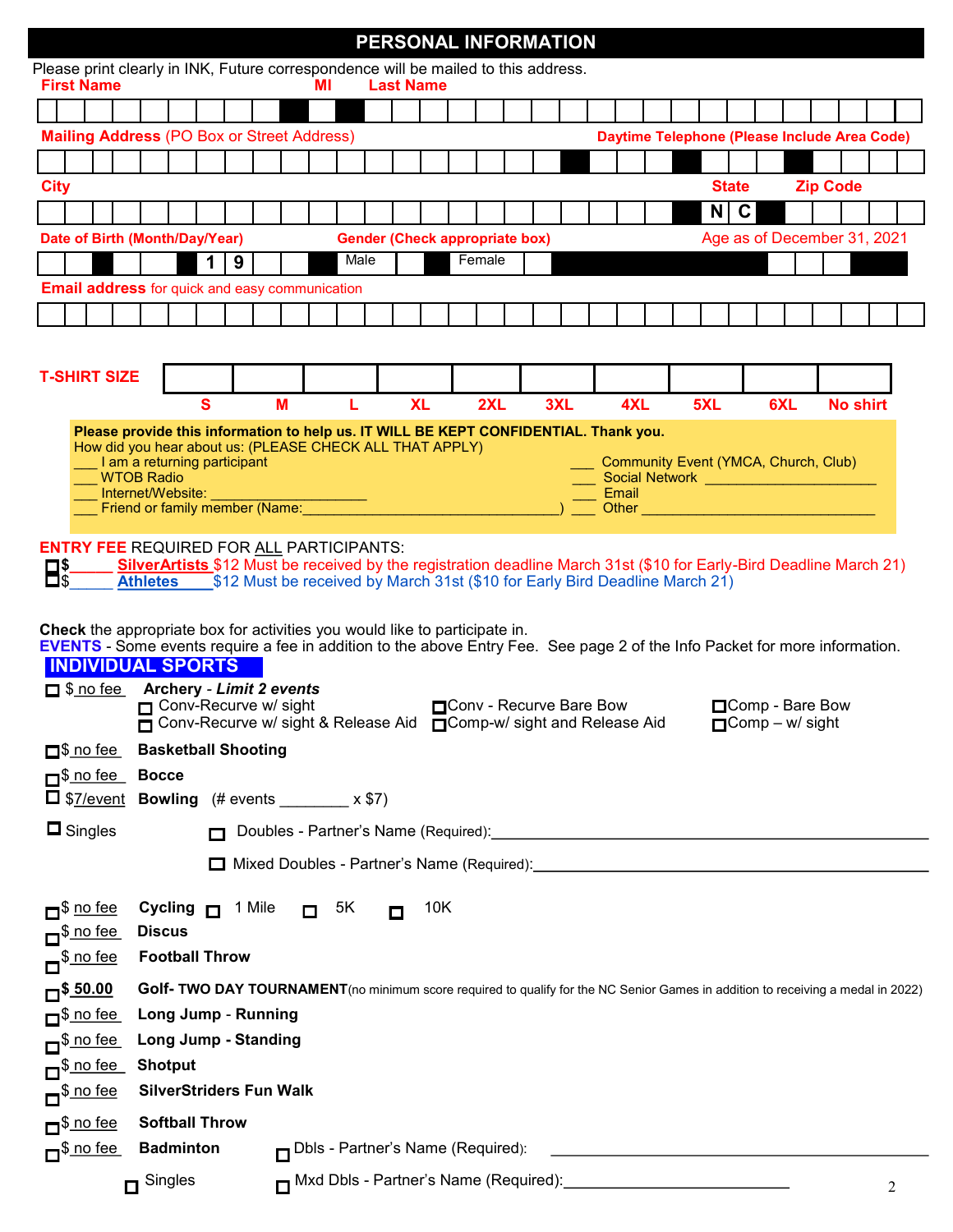|                                                                                                  |                                                                     |                                                                                                                         | <b>EVENT AND PAYMENT INFORMATION</b>                                                                                                                                                                                                                                                                                    |                                                        |                                                                                                                      |
|--------------------------------------------------------------------------------------------------|---------------------------------------------------------------------|-------------------------------------------------------------------------------------------------------------------------|-------------------------------------------------------------------------------------------------------------------------------------------------------------------------------------------------------------------------------------------------------------------------------------------------------------------------|--------------------------------------------------------|----------------------------------------------------------------------------------------------------------------------|
| $\Box$ \$ no fee                                                                                 | <b>Track Events</b><br>$\Box$ 50 M Dash                             | $\Box$ 100 M Dash<br>$\overline{\Box}$ 1500 M Run                                                                       | $\Box$ 200 M Dash<br>$\Box$ 5K Run<br>□ 5K Race Walk □ 5K Power Walk                                                                                                                                                                                                                                                    | $\Box$ 400 M Dash<br>$\Box$ 10K Run                    | $1800 M$ Run<br>$\overline{\Box}$ 1500 M Race Walk<br>$\overline{\phantom{1}}$ 1500 M Power Walk                     |
| $\Box$ \$ no fee                                                                                 | Swimming. Limit of six (6) events.                                  |                                                                                                                         |                                                                                                                                                                                                                                                                                                                         |                                                        |                                                                                                                      |
|                                                                                                  | 100 yd IM $\vert$<br>П                                              | $\Box$ 50 yd Breaststroke                                                                                               | $\Box$ 50 yd Backstroke                                                                                                                                                                                                                                                                                                 | $\Box$ 50 yd Butterfly                                 | $\Box$ 50 yd Freestyle                                                                                               |
|                                                                                                  | 200 yd IM<br>П                                                      | □ 100 yd Breaststroke                                                                                                   | 100 yd Backstroke                                                                                                                                                                                                                                                                                                       | $\Box$ 100 yd Butterfly                                | □ 100 yd Freestyle                                                                                                   |
|                                                                                                  | 400 yd IM<br>$\blacksquare$                                         | □ 200 yd Breaststroke                                                                                                   | □ 200 yd Backstroke                                                                                                                                                                                                                                                                                                     | □ 200 yd Butterfly                                     | □200 yd Freestyle                                                                                                    |
| $\Box$ \$ no fee<br>$\Box$ \$ no fee<br>$\Box$ \$ no fee<br>$\Box$ \$ no fee<br>$\Box$ \$ no fee | <b>Billiards</b><br><b>Croquet</b><br>Cornhole<br><b>Horseshoes</b> | Petanque (SINGLES) (local games only)                                                                                   |                                                                                                                                                                                                                                                                                                                         |                                                        | □ 500 yd Freestyle                                                                                                   |
| □ \$ no fee                                                                                      | Shuffleboard                                                        |                                                                                                                         |                                                                                                                                                                                                                                                                                                                         |                                                        |                                                                                                                      |
| $\Box$ \$ no fee                                                                                 |                                                                     | $\Box$ Singles $\Box$ Doubles - Partner's Name (Required):                                                              |                                                                                                                                                                                                                                                                                                                         |                                                        | Pickleball (one player of each doubles team must be a resident of Forsyth or Stokes counties, please include rating) |
|                                                                                                  |                                                                     |                                                                                                                         | □ Mixed Doubles- Partner's Name (Required): Mixed State Annual Contract of Mixed Doubles- Partner's Name (Required):                                                                                                                                                                                                    |                                                        |                                                                                                                      |
| $\Box$ \$5.00<br>□ \$no fee<br>$\Box$                                                            | <b>Mini-Golf</b><br><b>Table Tennis</b>                             | $\Box$ Singles                                                                                                          |                                                                                                                                                                                                                                                                                                                         |                                                        | Mixed Doubles - Partner's Name:                                                                                      |
| $\Box$ \$no fee<br>0.                                                                            | <b>Tennis</b>                                                       | $\Box$ Singles<br>Doubles - Partner's Name: Manner Allen Management and Allen Management and Allen Management and Allen |                                                                                                                                                                                                                                                                                                                         |                                                        | Mixed Doubles - Partner's Name:                                                                                      |
| <b>TEAM SPORTS</b>                                                                               |                                                                     | <b>Required Information</b>                                                                                             |                                                                                                                                                                                                                                                                                                                         |                                                        |                                                                                                                      |
| □                                                                                                |                                                                     |                                                                                                                         | \$ <u>no fee</u> <b>Chair Volleyball (local games only)</b> Team Name_____________________Captain's Name_________________                                                                                                                                                                                               |                                                        |                                                                                                                      |
| \$no fee<br>\$no fee<br>п                                                                        |                                                                     | Basketball 3-on-3: Team Name                                                                                            |                                                                                                                                                                                                                                                                                                                         |                                                        |                                                                                                                      |
|                                                                                                  |                                                                     |                                                                                                                         |                                                                                                                                                                                                                                                                                                                         |                                                        |                                                                                                                      |
| SIMERARTS                                                                                        |                                                                     |                                                                                                                         | Please ensure that your SilverArts Identification Card is securely attached with delivery (Heritage/Visual). All<br>categories EXCEPT Literary must submit SilverArts Information Form with entry. There is a limit of one entry<br>per sub-category. Each entry must have been produced within the previous two years. |                                                        |                                                                                                                      |
| $\Box$ no fee                                                                                    | $(\#$ entries $)$                                                   |                                                                                                                         | Heritage Arts: Please see specific category requirements for compliance.                                                                                                                                                                                                                                                |                                                        |                                                                                                                      |
|                                                                                                  | <b>□Basket Weaving</b><br>□ China Painting<br>$\Box$ Crocheting     | $\Box$ Jewelry<br>$\Box$ Knitting<br>Needlework                                                                         | $\Box$ Pottery<br>$\Box$ Rug<br>□ Quilting- Machine □ Stained Glass<br><b>□Quilting- Hand</b>                                                                                                                                                                                                                           | <b>□ Tatting&amp;Needlelace</b><br>□ Tole/Dec Painting | $\Box$ Weaving<br>$\Box$ Woodcarving<br>$\Box$ Woodworking<br>$\Box$ Woodturning                                     |
| $\Box$ \$ no fee                                                                                 | $(\#$ entries $)$<br>Adult Coloring* (Local Only)                   |                                                                                                                         | Visual Arts: Please see specific category requirements for compliance.<br>□ Acrylics □ Drawing □ Mixed Media □ Oil □ Pastels □ Photography □ Sculpture □ Watercolor                                                                                                                                                     |                                                        |                                                                                                                      |
| $\Box$ \$ no fee                                                                                 | $(\#$ entries $)$                                                   |                                                                                                                         | by Friday, March 11th. Please see specific category requirements for compliance.                                                                                                                                                                                                                                        |                                                        | Literary Arts: Must enclose literary submission with Entry Form (Presentation Copy + 3 Judge Copies)                 |
|                                                                                                  |                                                                     |                                                                                                                         |                                                                                                                                                                                                                                                                                                                         |                                                        |                                                                                                                      |
| $\Box$ \$ no fee                                                                                 |                                                                     |                                                                                                                         | Performing Arts - Act Leader must fill out and enclose the SilverArts Performing Arts Information Form.                                                                                                                                                                                                                 |                                                        | Only residents of Forsyth and Stokes Counties may participate in the PPSG performing Arts.                           |
| $\Box$ \$ no fee                                                                                 |                                                                     |                                                                                                                         | Cheerleaders - Head Cheerleader must enclose the group's SilverArts Performing Arts Information Form.                                                                                                                                                                                                                   |                                                        | Only residents of Forsyth and Stokes Counties may participate in the cheerleading competition.                       |